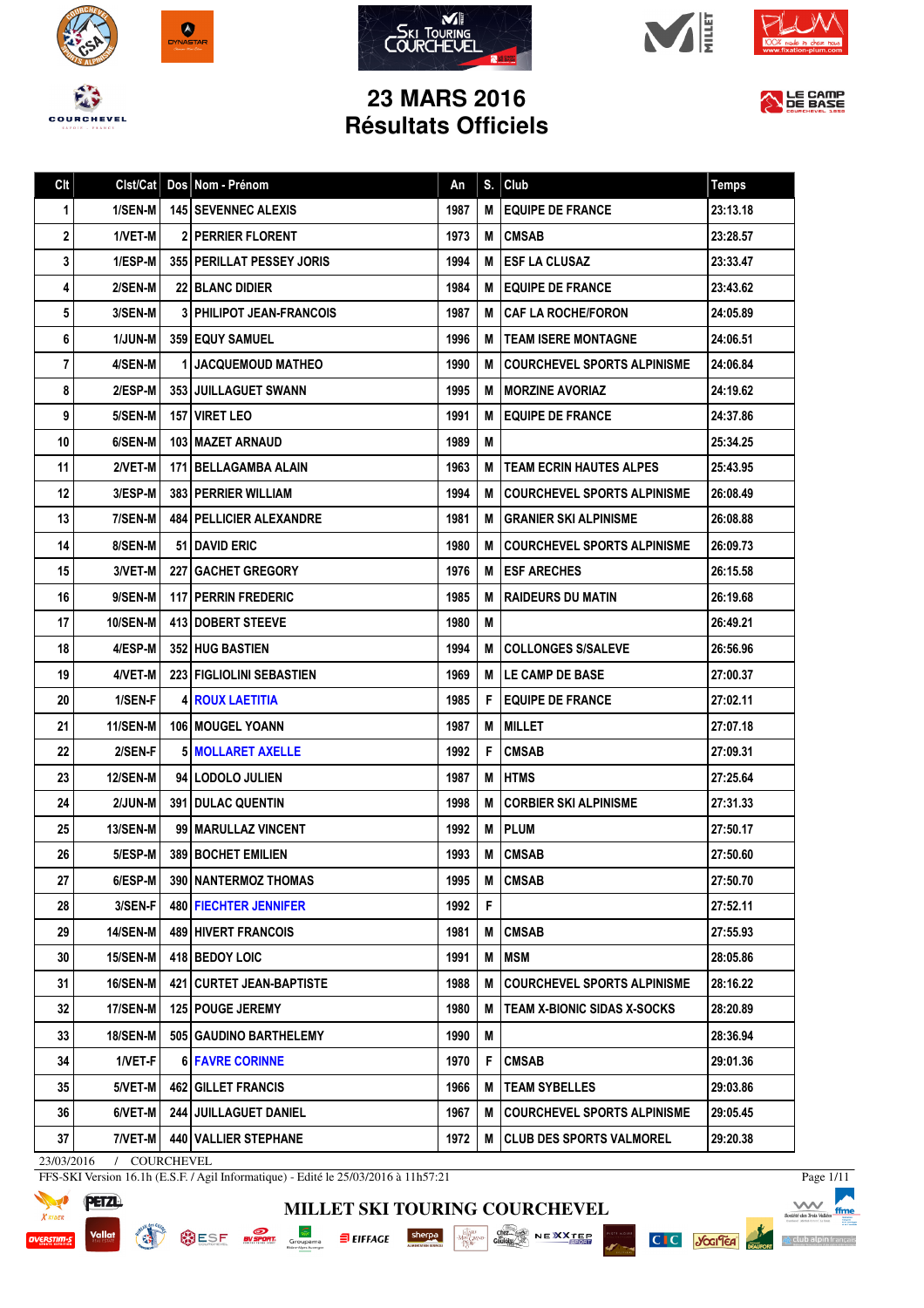| Clt | Clst/Cat        |    | Dos Nom - Prénom                       | An   | S. | Club                               | <b>Temps</b> |
|-----|-----------------|----|----------------------------------------|------|----|------------------------------------|--------------|
| 38  | 8/VET-M         |    | <b>463 DULAC VINCENT</b>               | 1964 | M  | <b>CORBIER SKI ALPINISME</b>       | 29:43.21     |
| 39  | 19/SEN-M        |    | <b>17 BERTAGNOLO LUDOVIC</b>           | 1988 | M  |                                    | 29:53.30     |
| 40  | 9/VET-M         |    | <b>162   AMBROSINI JEAN-CHRISTOPHE</b> | 1967 | M  | <b>ESF AIME LA PLAGNE</b>          | 29:54.79     |
| 41  | <b>20/SEN-M</b> |    | <b>45 COSTAZ YANNICK</b>               | 1980 | M  | <b>ESF PLAGNE AIME 2000</b>        | 30:01.16     |
| 42  | 2/VET-F         |    | <b>245 JUILLAGUET CATHERINE</b>        | 1962 | F  | <b>COURCHEVEL SPORTS ALPINISME</b> | 30:17.02     |
| 43  | <b>21/SEN-M</b> |    | 60 DUNAND BENJAMIN                     | 1980 | M  |                                    | 30:21.34     |
| 44  | <b>22/SEN-M</b> |    | <b>488 PROUST ALEXANDRE</b>            | 1982 | M  |                                    | 30:32.80     |
| 45  | 7/ESP-M         |    | <b>380 CLOSSON MAXIME</b>              | 1994 | M  | <b>I ESF LE CORBIER</b>            | 30:33.86     |
| 46  | 10/VET-M        |    | 522 BERDUGO SERGE                      | 1970 | M  | <b>I ARECHES BEAUFORT</b>          | 30:50.77     |
| 47  | <b>23/SEN-M</b> | 77 | <b>GINTER ANTHONY</b>                  | 1980 | M  | <b>DYNASTAR</b>                    | 30:51.55     |
| 48  | 11/VET-M        |    | 273 PERRILLAT OLIVIER                  | 1971 | M  |                                    | 31:00.67     |
| 49  | 12/VET-M        |    | <b>441 VALLIER FRANCK</b>              | 1966 | M  | <b>CLUB DES SPORTS VALMOREL</b>    | 31:06.38     |
| 50  | 13/VET-M        |    | 509 ACQUARONE FEDERICO                 | 1962 | M  | <b>I MONTAGNARD</b>                | 31:10.21     |
| 51  | 3/VET-F         |    | <b>248 LATHURAZ VERONIQUE</b>          | 1968 | F  | <b>COURCHEVEL SPORTS ALPINISME</b> | 31:15.75     |
| 52  | 14/VET-M        |    | <b>280   POPOVITSCH YANN</b>           | 1974 | M  | <b>COURCHEVEL SPORTS ALPINISME</b> | 31:18.56     |
| 53  | <b>15/VET-M</b> |    | <b>455 CONTAT LAURENT</b>              | 1966 | M  |                                    | 31:24.58     |
| 54  | 1/SVET-M        |    | 318 KUONEN PETER                       | 1951 | M  |                                    | 31:27.45     |
| 55  | 16/VET-M        |    | <b>210 I DOMERGUE BERNARD</b>          | 1958 | M  | <b>ESF AIME 2000</b>               | 31:30.76     |
| 56  | <b>24/SEN-M</b> |    | 510 DOMENGET GUILLAUME                 | 1986 | M  | <b>CAF GRENOBLE</b>                | 31:32.77     |
| 57  | <b>25/SEN-M</b> |    | <b>405 BLETTON ANTOINE</b>             | 1984 | M  | <b>MILLET</b>                      | 31:33.76     |
| 58  | <b>26/SEN-M</b> |    | <b>110 INOYER FABIEN</b>               | 1984 | M  |                                    | 31:35.17     |
| 59  | <b>27/SEN-M</b> |    | 61 DUNAND GUILLAUME                    | 1987 | M  | <b>ESF COURCHEVEL 1650</b>         | 31:37.75     |
| 60  | 17/VET-M        |    | 229 GALINDO THIERRY                    | 1974 | M  | <b>ESF AUTRANS</b>                 | 31:42.96     |
| 61  | 4/SEN-F         |    | 69 GACHET GABRIELLE                    | 1980 | F  |                                    | 31:43.83     |
| 62  | <b>28/SEN-M</b> |    | <b>481   OUSTRY FLORIAN</b>            | 1980 | M  | <b>CIE DES GUIDES CHAMONIX</b>     | 31:44.57     |
| 63  | 18/VET-M        |    | 443 CHAVAS PASCAL                      | 1970 | M  | <b>CLUB DES SPORTS CHAMONIX</b>    | 31:45.38     |
| 64  | 29/SEN-M        |    | 427   DESESSARD GUILLAUME              | 1978 |    | <b>M DYNASTAR</b>                  | 32:10.88     |
| 65  | 19/VET-M        |    | <b>191   CERESA JEAN-FRANCOIS</b>      | 1960 | M  | <b>IESF LES MENUIRES</b>           | 32:10.98     |
| 66  | <b>20/VET-M</b> |    | 236 GRUEL FRANCK                       | 1970 | M  |                                    | 32:16.75     |
| 67  | <b>30/SEN-M</b> |    | <b>36   CHAGNY JULIEN</b>              | 1981 | М  |                                    | 32:29.11     |
| 68  | 5/SEN-F         |    | <b>28 BUGNARD CORAIL</b>               | 1991 | F  | <b>COURCHEVEL SPORTS ALPINISME</b> | 32:29.59     |
| 69  | 8/ESP-M         |    | <b>356   SEQUEIRA ARTHUR</b>           | 1995 | M  |                                    | 32:40.16     |
| 70  | <b>21/VET-M</b> |    | 469   GATTI DAVID                      | 1971 | M  |                                    | 32:43.98     |
| 71  | 31/SEN-M        |    | 24 BONNERUE GREGOIRE                   | 1989 | M  | <b>I CAF CHAMBERY</b>              | 32:55.09     |
| 72  | 32/SEN-M        |    | 474 PEPIN JEROME                       | 1981 | M  | <b>IBGSA</b>                       | 33:05.69     |
| 73  | 22/VET-M        |    | 163 ANCRENAZ YVES                      | 1968 | M  | <b>CIE DES GUIDES CHAMONIX</b>     | 33:11.79     |
| 74  | 2/SVET-M        |    | <b>322 MOTTIER SERGE</b>               | 1954 | M  | <b>CAF ARAVIS</b>                  | 33:18.39     |
| 75  | 6/SEN-F         |    | 404 VRBEK ENA                          | 1985 | F  | <b>MILLET</b>                      | 33:19.61     |
| 76  | 33/SEN-M        |    | 111   OPINEL MAXIME                    | 1985 | M  |                                    | 33:27.03     |
| 77  | 34/SEN-M        |    | <b>132 RICHOUX PAUL</b>                | 1978 | M  | <b>ESF COURCHEVEL 1650</b>         | 33:27.49     |
| 78  | <b>35/SEN-M</b> |    | <b>124 PORTANIER TONY</b>              | 1991 | M  | <b>IESF COURCHEVEL 1550</b>        | 33:32.35     |
| 79  | 36/SEN-M        |    | 152 VELLA LAURENT                      | 1991 | M  | <b>CAF ARAVIS</b>                  | 33:53.71     |

FFS-SKI Version 16.1h (E.S.F. / Agil Informatique) - Edité le 25/03/2016 à 11h57:21

Page 2/11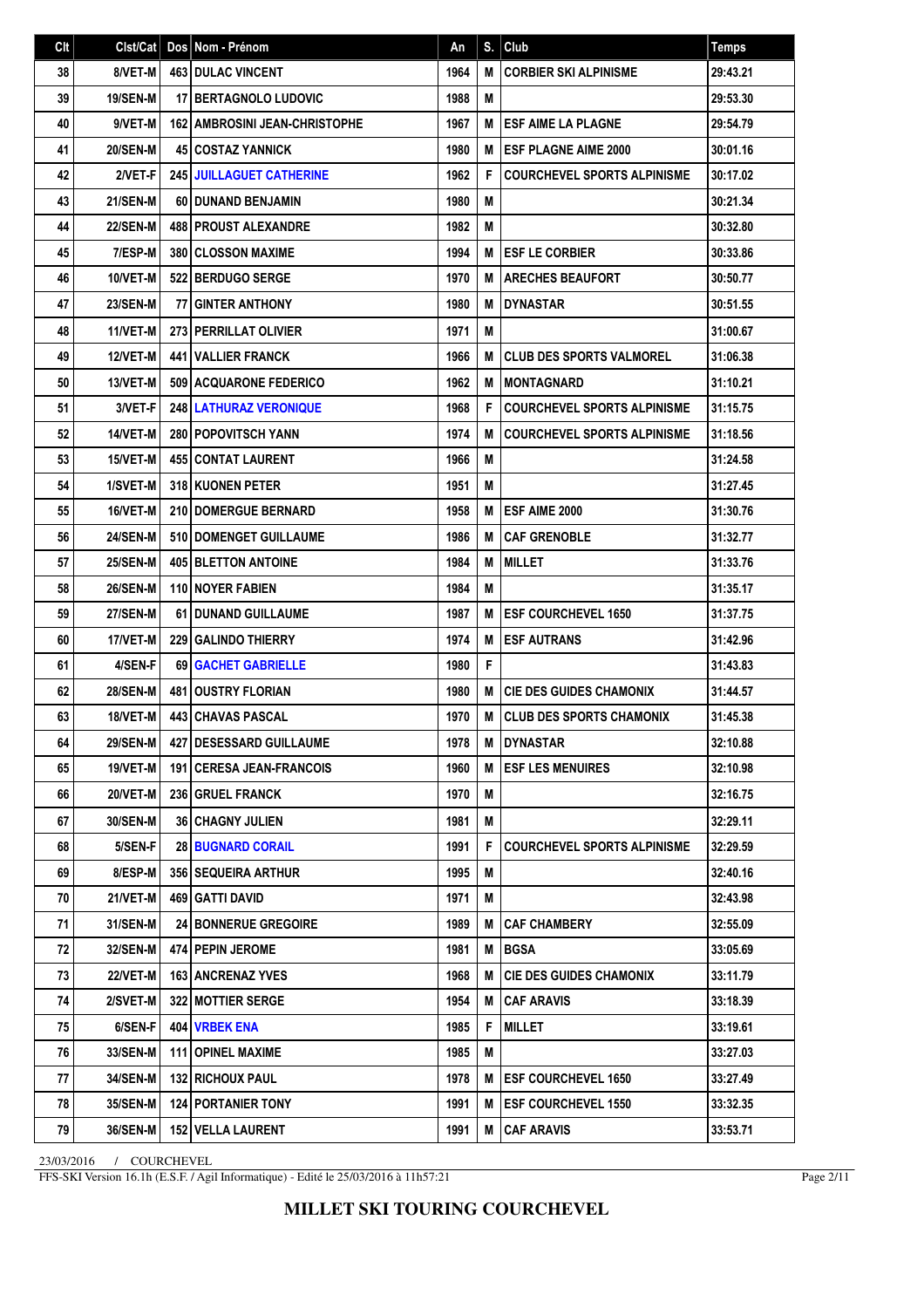| Clt | Clst/Cat        | Dos Nom - Prénom                  | An   | S. | Club                               | <b>Temps</b> |
|-----|-----------------|-----------------------------------|------|----|------------------------------------|--------------|
| 80  | <b>37/SEN-M</b> | <b>396 LAGIER WILSON</b>          | 1992 | M  |                                    | 33:59.19     |
| 81  | 3/SVET-M        | <b>321   MORAND GERARD</b>        | 1952 | M  | <b>PRAZ MONTAGNE</b>               | 34:09.59     |
| 82  | 23/VET-M        | <b>175 BIRKNER RAMON</b>          | 1973 | M  | <b>ESF COURCHEVEL 1850</b>         | 34:10.96     |
| 83  | 24/VET-M        | 277 POIRIER CHRISTOPHE            | 1961 | M  |                                    | 34:35.07     |
| 84  | 25/VET-M        | <b>477 CHAMBON FREDERIC</b>       | 1972 | M  |                                    | 34:36.84     |
| 85  | 4/VET-F         | <b>194   CHAUCHAIX CORINE</b>     | 1975 | F  | <b>ESF ARECHES</b>                 | 34:47.10     |
| 86  | 26/VET-M        | <b>193 CHATILLON VINCENT</b>      | 1975 | M  |                                    | 34:47.49     |
| 87  | <b>27/VET-M</b> | 246 LAMBERT PATRICK               | 1965 | M  | <b>CAF MAURIENNE</b>               | 35:13.13     |
| 88  | 3/JUN-M         | <b>470 BEAUME AURELIEN</b>        | 1996 | M  | <b>ESF ARC 2000</b>                | 35:19.96     |
| 89  | <b>38/SEN-M</b> | <b>72 GARCIA SEVERIN</b>          | 1986 | M  |                                    | 35:23.41     |
| 90  | <b>39/SEN-M</b> | <b>411 I FROMAGET PIERRE</b>      | 1978 | М  | <b>BGSA</b>                        | 35:26.93     |
| 91  | 28/VET-M        | 276 PETITJEAN ROBERT              | 1959 | M  | <b>COURCHEVEL SPORTS ALPINISME</b> | 35:26.95     |
| 92  | <b>40/SEN-M</b> | 515 CHABROST ARNAUD               | 1982 | M  |                                    | 35:28.08     |
| 93  | 41/SEN-M        | <b>499 BRAISAZ PAUL</b>           | 1989 | М  | <b>CAF GO</b>                      | 35:30.24     |
| 94  | <b>29/VET-M</b> | <b>192   CHATELARD LIONEL</b>     | 1973 | M  |                                    | 35:34.62     |
| 95  | 30/VET-M        | <b>292 RICHARD LAURENT</b>        | 1975 | M  | <b>DYNASTAR</b>                    | 35:41.46     |
| 96  | 9/ESP-M         | 381 VAISSIERE AURELIEN            | 1993 | M  | <b>MILLET</b>                      | 35:43.16     |
| 97  | 31/VET-M        | <b>446 EUDIER FREDERIC</b>        | 1962 | M  | <b>DYNASTAR</b>                    | 36:14.49     |
| 98  | 32/VET-M        | <b>452   TOURRES FRANCOIS</b>     | 1965 | M  | <b>CAF DSA</b>                     | 36:25.22     |
| 99  | 33/VET-M        | <b>439 CRISTOFARI SEBASTIEN</b>   | 1966 | M  |                                    | 36:29.04     |
| 100 | 1/CAD-M         | <b>379   CERUTTI HUGO</b>         | 2000 | M  | <b>HTMS</b>                        | 36:30.82     |
| 101 | 42/SEN-M        | <b>416 VERTHIER REMI</b>          | 1985 | M  |                                    | 36:43.58     |
| 102 | 4/SVET-M        | <b>323 I SIMOND ROBERT</b>        | 1953 | M  | <b>ESF COURCHEVEL 1850</b>         | 36:46.17     |
| 103 | 34/VET-M        | <b>486 CATELLA NICOLAS</b>        | 1974 | M  | <b>CLUB DES SPORTS VALMOREL</b>    | 36:55.68     |
| 104 | 35/VET-M        | <b>205 DE THIERSANT PASCAL</b>    | 1962 | M  | <b>COURCHEVEL SPORTS ALPINISME</b> | 36:57.12     |
| 105 | 43/SEN-M        | <b>139 RUFFET ROMAIN</b>          | 1981 | M  | <b>DYNASTAR</b>                    | 36:58.35     |
| 106 | 44/SEN-M        | <b>11 AUGEROT BENOIT</b>          | 1978 | M  |                                    | 37:03.62     |
| 107 | 45/SEN-M        | <b>155   VIGNOUX ADRIEN</b>       | 1986 | M  | <b>INFONEWS</b>                    | 37:15.94     |
| 108 | 7/SEN-F         | 92 LE ROUX PAULINE                | 1990 | F  | <b>ESF COURCHEVEL 1650</b>         | 37:17.49     |
| 109 | 8/SEN-F         | <b>408 LE ROUX CHARLOTTE</b>      | 1990 | F  | <b>ESF LE GRAND BORNAND</b>        | 37:17.70     |
| 110 | 9/SEN-F         | <b>126 POULET LAURENCE</b>        | 1977 | F  | <b>COURCHEVEL SPORTS ALPINISME</b> | 37:21.01     |
| 111 | <b>10/SEN-F</b> | 68 FRESLON CAROLINE               | 1980 | F  | <b>CHAMONIX</b>                    | 37:21.52     |
| 112 | 46/SEN-M        | <b>21   BETTE JEAN-CHRISTOPHE</b> | 1977 | M  | <b>VAL D'ARVE SKI ALP</b>          | 37:23.94     |
| 113 | 36/VET-M        | <b>286 RAYNAUD NICOLAS</b>        | 1971 | M  | <b> FFCAM</b>                      | 37:37.03     |
| 114 | 47/SEN-M        | 500   VILLAIN DAVID               | 1992 | M  | <b>CAF GO</b>                      | 37:39.72     |
| 115 | 5/SVET-M        | 314 GORIN YVES-MARIE              | 1954 | M  | <b>FFCAM</b>                       | 38:02.05     |
| 116 | 4/JUN-M         | <b>479   CHARDON BASTIEN</b>      | 1997 | М  |                                    | 38:04.21     |
| 117 | 11/SEN-F        | <b>87 JACQUELIN NOEMIE</b>        | 1991 | F  | <b>CAF CHAMBERY</b>                | 38:06.64     |
| 118 | 37/VET-M        | <b>181   BOUSSEAU FREDERIC</b>    | 1969 | Μ  |                                    | 38:07.72     |
| 119 | 5/VET-F         | <b>447 BOUVIER NATHALIE</b>       | 1969 | F  | <b>ESF LA PLAGNE</b>               | 38:08.24     |
| 120 | 48/SEN-M        | 428   BETRAND ARTHUR              | 1988 | M  | <b>ESF COURCHEVEL 1850</b>         | 38:12.70     |
| 121 | <b>12/SEN-F</b> | <b>78 GINTER AMELIE</b>           | 1981 | F  | <b>DYNASTAR</b>                    | 38:12.89     |

FFS-SKI Version 16.1h (E.S.F. / Agil Informatique) - Edité le 25/03/2016 à 11h57:21

Page 3/11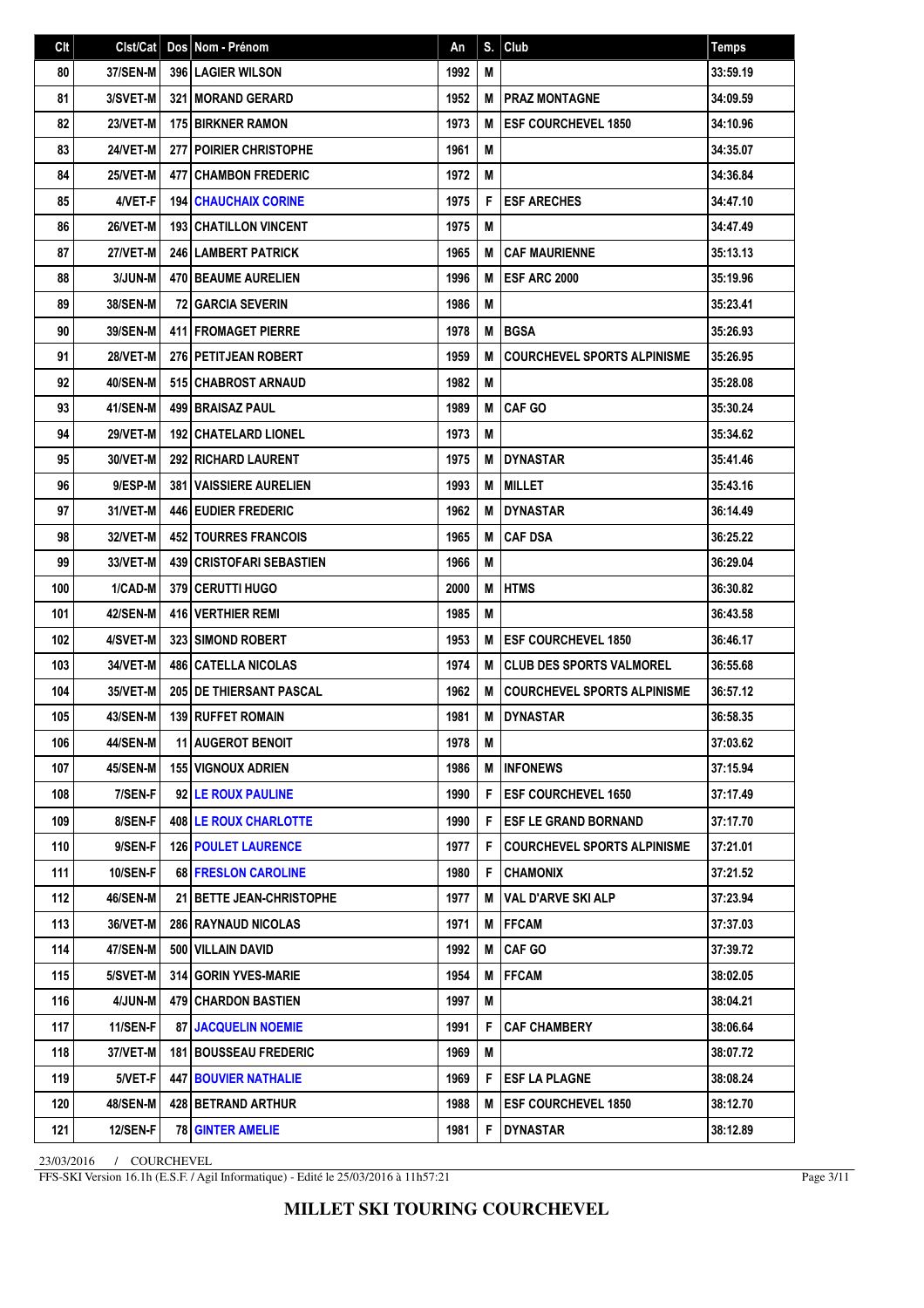| Clt |                 | Cist/Cat   Dos   Nom - Prénom         | An   | S. | Club                               | <b>Temps</b> |
|-----|-----------------|---------------------------------------|------|----|------------------------------------|--------------|
| 122 | 38/VET-M        | 202 D'AVEZAC PHILIPPE                 | 1958 | M  |                                    | 38:24.57     |
| 123 | 49/SEN-M        | <b>142 SAVERET FLORIAN</b>            | 1990 | M  | <b>PLUM</b>                        | 39:02.06     |
| 124 | 50/SEN-M        | <b>123 POLLET VILLARD FRANCOIS</b>    | 1991 | M  | <b>PLUM</b>                        | 39:02.08     |
| 125 | 13/SEN-F        | 116 PERRIN ELISE                      | 1986 | F  | <b>RAIDEURS DU MATIN</b>           | 39:04.73     |
| 126 | 6/SVET-M        | 309 BETEND DENIS                      | 1955 | M  | <b>CAF FAVERGES</b>                | 39:06.45     |
| 127 | <b>51/SEN-M</b> | <b>64 FAURE ETIENNE</b>               | 1982 | M  |                                    | 39:14.97     |
| 128 | 1/ESP-F         | <b>388 CAMOIN FLORETTE</b>            | 1994 | F  | <b>MSM</b>                         | 39:22.20     |
| 129 | 2/CAD-M         | <b>344   MANZONI NICOLAS</b>          | 2000 | М  | <b>CHAMBERY SECTION MONTMELIAN</b> | 39:24.15     |
| 130 | 1/JUN-F         | 360 MIQUET LAURINE                    | 1997 | F  | <b>TEAM ISERE MONTAGNE</b>         | 39:45.38     |
| 131 | 39/VET-M        | <b>197 CHEVRIER NOEL</b>              | 1961 | M  | <b>IPLUM</b>                       | 39:52.31     |
| 132 | 5/JUN-M         | <b>358 CRETET MATHIEU</b>             | 1998 | M  |                                    | 40:11.52     |
| 133 | 40/VET-M        | <b>214 EMMENDOERFFER STEPHANE</b>     | 1972 | M  | <b>VITALMONTAGNE</b>               | 40:19.40     |
| 134 | 6/VET-F         | <b>306 VIANNEY LAURENCE</b>           | 1962 | F  | <b>IESF COURCHEVEL 1550</b>        | 40:24.98     |
| 135 | 7/VET-F         | <b>281 PUSSET SARAH</b>               | 1973 | F  | <b>JARRIENNE DES CIMES</b>         | 40:29.59     |
| 136 | 41/VET-M        | <b>282 PUSSET EMMANUEL</b>            | 1973 | M  | <b>JARRIENNE DES CIMES</b>         | 40:30.15     |
| 137 | <b>14/SEN-F</b> | 98 MARTIN JESSICA                     | 1989 | F  | <b>HTMS</b>                        | 40:36.64     |
| 138 | 15/SEN-F        | <b>42 CHRISTIN PAULINE</b>            | 1990 | F  | <b>MILLET</b>                      | 40:38.03     |
| 139 | 8/VET-F         | 228   GACHET-MAUROZ PASCALE           | 1958 | F  | <b>ESF COURCHEVEL 1550</b>         | 40:46.26     |
| 140 | 52/SEN-M        | <b>397 I MOREL ANTHONY</b>            | 1986 | M  | <b>CAF ALBERTVILLE</b>             | 41:02.06     |
| 141 | 53/SEN-M        | <b>498 WILKENS FREDDY</b>             | 1986 | M  |                                    | 41:05.24     |
| 142 | <b>54/SEN-M</b> | <b>478 BOURGOIS GAETAN</b>            | 1984 | м  | <b>VIEUX CAMPEUR ALBERTVILLE</b>   | 41:20.26     |
| 143 | 16/SEN-F        | <b>29 BUISSON CHARLEYNE</b>           | 1986 | F  | <b>CAF ALBERTVILLE</b>             | 41:23.61     |
| 144 | 9/VET-F         | <b>239 HABERSTICH NATHALIE</b>        | 1974 | F  | <b>CMSAB</b>                       | 41:27.70     |
| 145 | 42/VET-M        | <b>80   PROUST CHRISTOPHER</b>        | 1976 | M  |                                    | 41:30.53     |
| 146 | 17/SEN-F        | <b>154 VIARD SEVERINE</b>             | 1977 | F  |                                    | 41:30.90     |
| 147 | 43/VET-M        | <b>189 CARRIEU FLAVIEN</b>            | 1969 | M  |                                    | 41:33.51     |
| 148 | 44/VET-M        | 207 DESBRINI LAURENT                  | 1975 | M  |                                    | 41:33.84     |
| 149 | 45/VET-M        | 268   MOREL PATRICE                   | 1969 | м  | <b>COURCHEVEL SPORTS ALPINISME</b> | 41:36.16     |
| 150 | 46/VET-M        | 219 FALCOZ JEAN PIERRE                | 1971 | M  |                                    | 41:36.26     |
| 151 | 47/VET-M        | 301   TARAVEL JEAN-YVES               | 1965 | M  | <b>TEAM SYBELLES CAF MAURIENNE</b> | 41:36.76     |
| 152 | <b>55/SEN-M</b> | 487 LUTZ FRANCK                       | 1990 | M  |                                    | 41:46.02     |
| 153 | 18/SEN-F        | <b>130 REGNIER CECILE</b>             | 1977 | F  | VEO 2000 LA PLAGNE                 | 41:50.61     |
| 154 | 1/MIN-M         | <b>363 BLANC BAPTISTE</b>             | 2002 | M  | <b>CLUB DES SPORTS COURCHEVEL</b>  | 41:52.47     |
| 155 | 48/VET-M        | 461   BARRALIER OLIVIER               | 1976 | M  |                                    | 42:12.05     |
| 156 | 19/SEN-F        | <b>30 BURETTE MARGOT</b>              | 1989 | F  | <b>LE REVARD</b>                   | 42:12.57     |
| 157 | <b>56/SEN-M</b> | <b>398 RONDEAU GAETAN</b>             | 1983 | M  |                                    | 42:13.23     |
| 158 | 49/VET-M        | <b>235   GRANDIDIER JEAN-FRANCOIS</b> | 1960 | M  | <b>IFFCAM</b>                      | 42:31.06     |
| 159 | <b>57/SEN-M</b> | <b>150   TROSSAT VALERIAN</b>         | 1982 | М  |                                    | 42:34.55     |
| 160 | <b>58/SEN-M</b> | 53   DELANOE MORGAN                   | 1980 |    | M <b>IESF COURCHEVEL 1650</b>      | 42:49.36     |
| 161 | 50/VET-M        | <b>220 FARGIER OLIVIER</b>            | 1969 | М  | <b>COURCHEVEL SPORTS ALPINISME</b> | 42:54.73     |
| 162 | 1/MIN-F         | <b>369   MARHIC CHIARA</b>            | 2002 | F  |                                    | 42:57.98     |
| 163 | 7/SVET-M        | 313 DOIX PHILIPPE                     | 1947 |    | M <b>JESF COURCHEVEL 1850</b>      | 42:58.79     |

FFS-SKI Version 16.1h (E.S.F. / Agil Informatique) - Edité le 25/03/2016 à 11h57:21

Page 4/11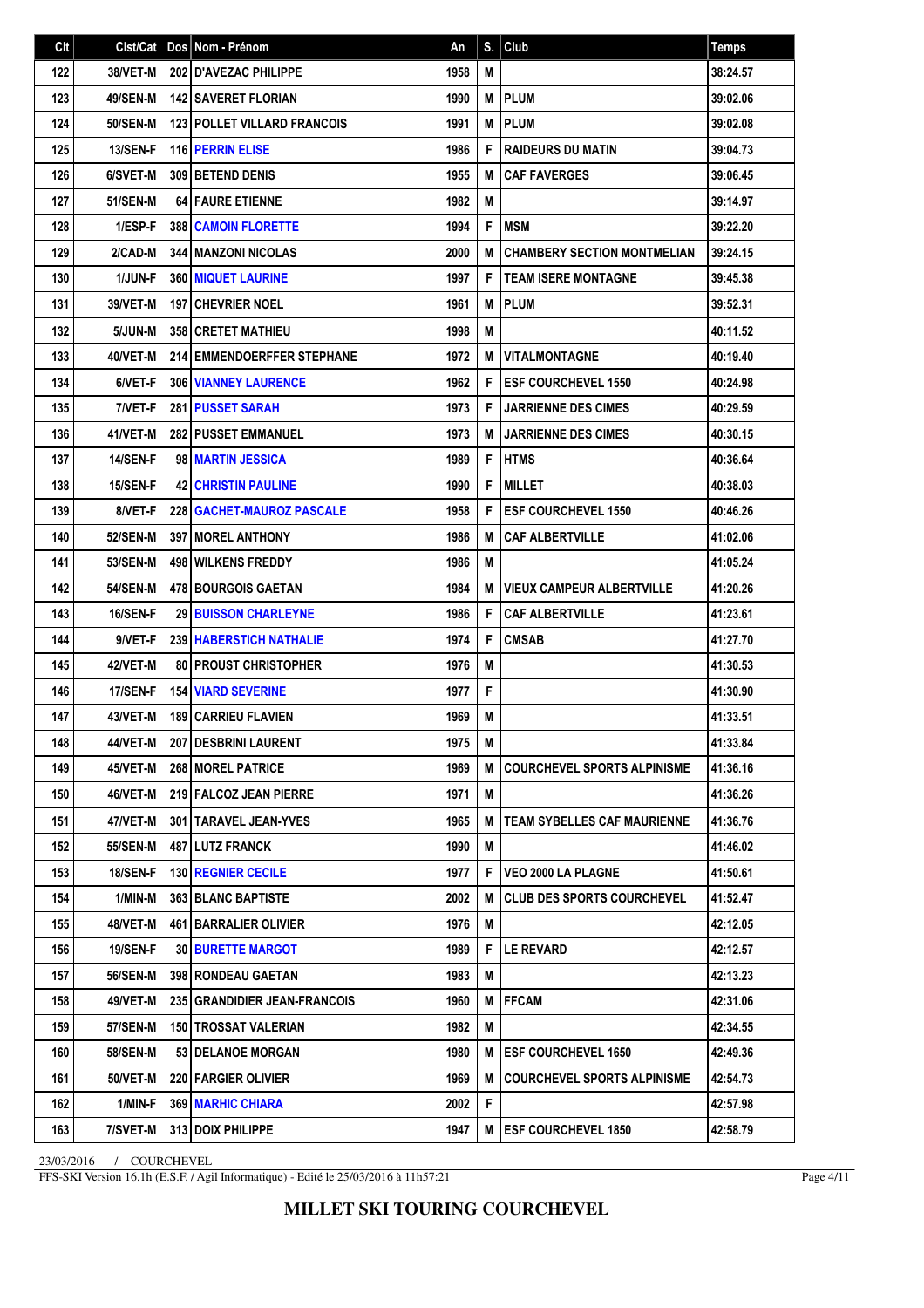| C <sub>It</sub> | Clst/Cat        | Dos Nom - Prénom                          | An   |   | $S.$ Club                          | <b>Temps</b> |
|-----------------|-----------------|-------------------------------------------|------|---|------------------------------------|--------------|
| 164             | 51/VET-M        | 504   TOURON XAVIER                       | 1957 | M |                                    | 43:10.74     |
| 165             | 3/CAD-M         | <b>341 JUGAND HUGO</b>                    | 2000 | M | <b>CLUB DES SPORTS VALMOREL</b>    | 43:11.19     |
| 166             | 4/CAD-M         | 519 PANTEROV MAXIM                        | 1999 | M |                                    | 43:20.27     |
| 167             | <b>59/SEN-M</b> | <b>49 CREMA AURELIEN</b>                  | 1991 | M | <b>PLUM</b>                        | 43:27.94     |
| 168             | 2/MIN-M         | <b>365 DORIDOT WILLIAM</b>                | 2003 | M | <b>CLUB DES SPORTS COURCHEVEL</b>  | 43:30.01     |
| 169             | 60/SEN-M        | <b>37 CHAMOUX JULIEN</b>                  | 1982 | M | <b>COURCHEVEL SPORTS ALPINISME</b> | 43:30.57     |
| 170             | <b>52/VET-M</b> | 517   PANFEROV ALEXEY                     | 1970 | M |                                    | 43:39.46     |
| 171             | 1/BEN-M         | <b>374 LEDUC THEO</b>                     | 2005 | M |                                    | 44:35.97     |
| 172             | <b>53/VET-M</b> | <b>444 LEDUC ARNAUD</b>                   | 1975 | M |                                    | 44:36.31     |
| 173             | <b>54/VET-M</b> | <b>256 LEVY-SOUSSAN GUY</b>               | 1968 | M |                                    | 44:38.52     |
| 174             | 10/VET-F        | <b>454   AMIEZ BEATRICE</b>               | 1969 | F |                                    | 45:13.15     |
| 175             | <b>55/VET-M</b> | <b>451 DOUMENC GUILLAUME</b>              | 1963 | M |                                    | 45:31.04     |
| 176             | 61/SEN-M        | <b>419 VIALLY MAXENCE</b>                 | 1977 | M |                                    | 45:36.54     |
| 177             | <b>10/ESP-M</b> | <b>386 FAVRE BENOIT</b>                   | 1993 | M |                                    | 45:36.60     |
| 178             | 62/SEN-M        | <b>429   MATHIEU PAUL</b>                 | 1991 | M |                                    | 45:37.53     |
| 179             | 20/SEN-F        | <b>83 GUILLAND CHLOE</b>                  | 1989 | F | <b>MILLET</b>                      | 45:38.88     |
| 180             | 63/SEN-M        | 127 POUSSARD BRUNO                        | 1991 | M |                                    | 45:41.96     |
| 181             | 21/SEN-F        | <b>415 LEMAIRE CLAIRE</b>                 | 1988 | F |                                    | 45:42.72     |
| 182             | 64/SEN-M        | <b>14 BELSOEUR CAMILLE</b>                | 1989 | M |                                    | 45:43.10     |
| 183             | 2/BEN-M         | <b>328 BLANC ANTONIN</b>                  | 2006 | M | <b>CLUB DES SPORTS COURCHEVEL</b>  | 45:48.60     |
| 184             | 11/VET-F        | <b>279 POMMAT STEPHANIE</b>               | 1976 | F | <b>COURCHEVEL SPORTS ALPINISME</b> | 45:55.54     |
| 185             | 65/SEN-M        | 91 LAMOUREUX GUILLAUME                    | 1979 | M |                                    | 45:55.65     |
| 186             | 66/SEN-M        | <b>74 GARNIER ROBIN</b>                   | 1990 | M | <b>COURCHEVEL SPORTS ALPINISME</b> | 45:56.12     |
| 187             | 56/VET-M        | <b>213 DURAND TERRASSON ROLAND CLAUDE</b> | 1960 | M | <b>R'COURCHEVEL</b>                | 45:59.00     |
| 188             | <b>57/VET-M</b> | <b>450 VITALE CRISTIANO</b>               | 1970 | M |                                    | 46:27.02     |
| 189             | 2/ESP-F         | 382 WHITTLE MARY                          | 1994 | F |                                    | 47:03.00     |
| 190             | 3/MIN-M         | 364 DAVID MAXIME                          | 2003 | M |                                    | 47:12.78     |
| 191             | 8/SVET-M        | <b>315 GUEDON BERNARD</b>                 | 1954 | М |                                    | 47:15.61     |
| 192             | 58/VET-M        | 495 HAN PHILIP                            | 1974 | M |                                    | 47:16.83     |
| 193             | 12/VET-F        | <b>172 BENE VERONIQUE</b>                 | 1973 | F | <b>ESF COURCHEVEL 1850</b>         | 47:28.04     |
| 194             | 59/VET-M        | 266 MIEVRE PHILIPPE                       | 1968 | M |                                    | 47:31.10     |
| 195             | 4/MIN-M         | <b>362   ALBRIEUX JULES</b>               | 2003 | M | <b>CLUB DES SPORTS COURCHEVEL</b>  | 47:32.59     |
| 196             | 67/SEN-M        | 436   BAGLEY CHRIS                        | 1978 | М |                                    | 47:35.38     |
| 197             | 60/VET-M        | <b>457 QUACECI GIUSEPPE</b>               | 1975 | M | MANDALA TRAIL SICILIE              | 47:37.01     |
| 198             | 68/SEN-M        | 158 ZECCONI YANN                          | 1991 | M | <b>ESF LA TANIA</b>                | 47:45.28     |
| 199             | 22/SEN-F        | 35   CESMAT SANDY                         | 1991 | F |                                    | 47:45.53     |
| 200             | 1/CAD-F         | <b>338   DAVID CLEMENCE</b>               | 2000 | F | MSM                                | 47:50.00     |
| 201             | 61/VET-M        | <b>270   MUGNIER PHILIPPE</b>             | 1959 | М | <b>ESF COURCHEVEL 1850</b>         | 47:51.90     |
| 202             | 69/SEN-M        | 493   CASACCIA FILIPPO                    | 1984 | M | <b>MARMALADE SKI SCHOOL</b>        | 48:05.69     |
| 203             | <b>70/SEN-M</b> | <b>148   TOMASELLO MARCO</b>              | 1978 | M | <b>COURMAYEUR TRAILER</b>          | 48:05.71     |
| 204             | 23/SEN-F        | <b>414 BUISSON CHARLENE</b>               | 1990 | F |                                    | 48:05.94     |
| 205             | 62/VET-M        | 442 BARBE BRUNO                           | 1967 | M |                                    | 48:29.62     |

FFS-SKI Version 16.1h (E.S.F. / Agil Informatique) - Edité le 25/03/2016 à 11h57:21

Page 5/11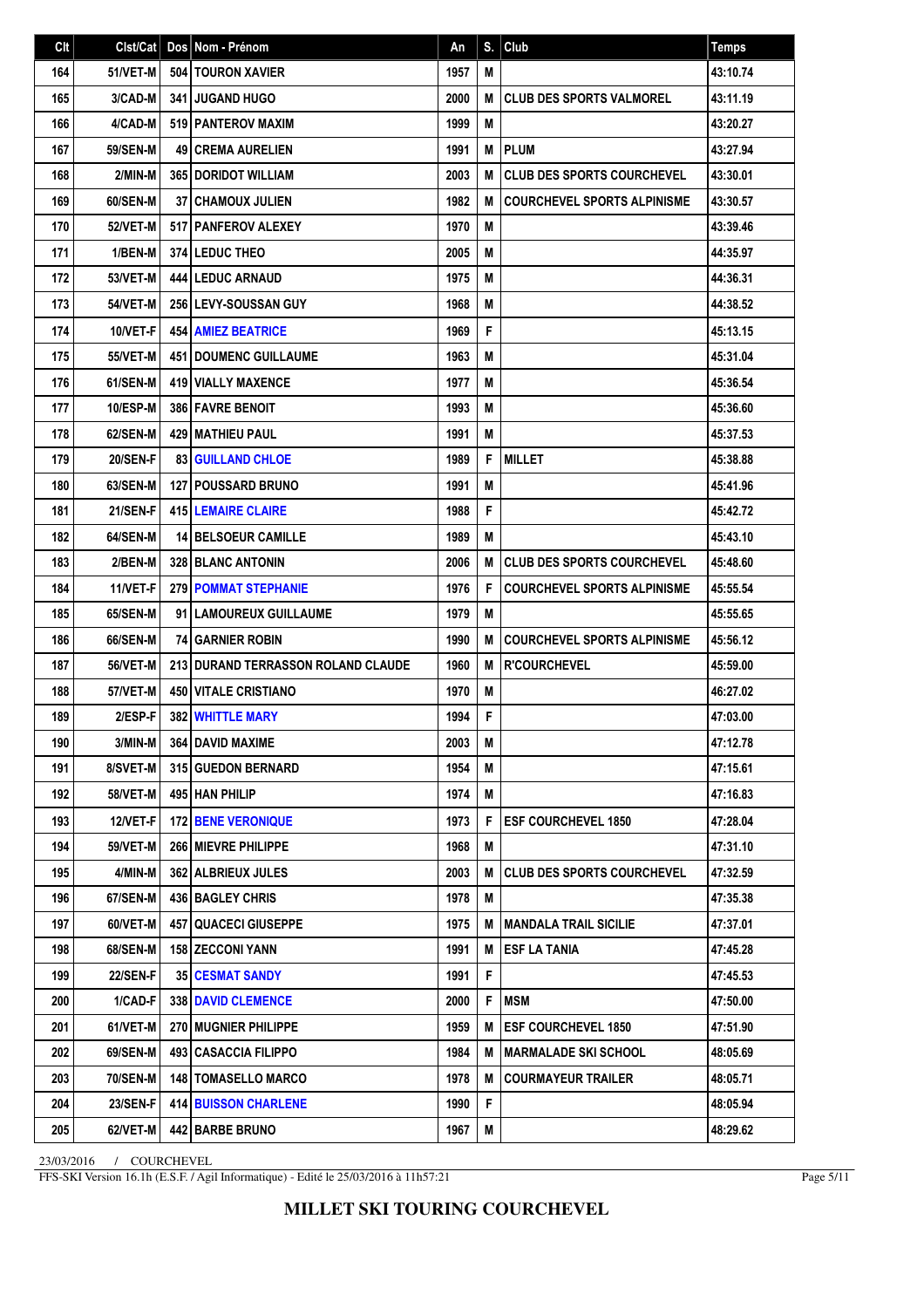| Clt | Clst/Cat        | Dos   Nom - Prénom                | An   | S.          | Club                                | <b>Temps</b> |
|-----|-----------------|-----------------------------------|------|-------------|-------------------------------------|--------------|
| 206 | 5/MIN-M         | <b>367 JUGAND KILLIAN</b>         | 2003 | M           | <b>CAF MOUTIERS</b>                 | 48:37.31     |
| 207 | <b>71/SEN-M</b> | <b>107 IMOURIN STANISLAS</b>      | 1986 | M           |                                     | 48:38.53     |
| 208 | <b>72/SEN-M</b> | 141 SAMSON JOSEPH                 | 1984 | M           |                                     | 48:38.69     |
| 209 | 24/SEN-F        | <b>10 AUGEROT CAROLINE</b>        | 1980 | F           | <b>MILLET</b>                       | 48:39.42     |
| 210 | 9/SVET-M        | 312 DELAQUIS SERGES               | 1953 | M           | <b>DYNASTAR</b>                     | 48:42.64     |
| 211 | 13/VET-F        | 208 DEVILLE CORINNE               | 1963 | F           |                                     | 48:45.54     |
| 212 | <b>73/SEN-M</b> | <b>134   ROCHET JEAN-STEPHANE</b> | 1989 | M           |                                     | 48:47.52     |
| 213 | 14/VET-F        | <b>196   CHEVASSU CLAUDE</b>      | 1964 | F           | <b>IESF COURCHEVEL 1850</b>         | 48:51.99     |
| 214 | 25/SEN-F        | 434 MUGNIER LUCILE                | 1986 | F           |                                     | 49:06.07     |
| 215 | 15/VET-F        | <b>177 BLOND MARIE</b>            | 1976 | F           | <b>CAF MOUTIERS</b>                 | 49:06.75     |
| 216 | 16/VET-F        | <b>206 DEBONNAIRE STEPHANIE</b>   | 1971 | F           | <b>CAF MOUTIERS</b>                 | 49:11.72     |
| 217 | 1/BEN-F         | 330 MALAVAL LAURA                 | 2004 | F           | <b>CLUB DES SPORTS COURCHEVEL</b>   | 49:11.92     |
| 218 | 2/BEN-F         | 327 BLANC ELISA                   | 2004 | F           | <b>CLUB DES SPORTS COURCHEVEL</b>   | 49:12.03     |
| 219 | <b>74/SEN-M</b> | <b>403 DUBOIS ERIC</b>            | 1989 | M           |                                     | 49:12.87     |
| 220 | 63/VET-M        | <b>254 LEPEUDRY PATRICK</b>       | 1959 | M           |                                     | 49:20.03     |
| 221 | 64/VET-M        | 190 CELLIER OLIVIER               | 1972 | M           |                                     | 49:20.38     |
| 222 | 2/MIN-F         | 372 RAOULT ZOE                    | 2003 | F           | SKI DE FOND BOZEL                   | 49:48.65     |
| 223 | 17/VET-F        | <b>178 BODDELE EMMANUELLE</b>     | 1971 | F           |                                     | 49:48.79     |
| 224 | <b>75/SEN-M</b> | <b>101 I MAY BERTRAND</b>         | 1981 | M           | <b>CAF MAURIENNE</b>                | 50:10.80     |
| 225 | 65/VET-M        | <b>164 AZAIS CHRISTOPHE</b>       | 1969 | M           |                                     | 50:21.30     |
| 226 | 26/SEN-F        | <b>85 HAMDANI HELENE</b>          | 1988 | F           |                                     | 50:26.66     |
| 227 | <b>76/SEN-M</b> | <b>82   GORAK GUILLAUME</b>       | 1987 | M           | <b>COURCHEVEL SPORTS ALPINISME</b>  | 50:31.85     |
| 228 | <b>27/SEN-F</b> | <b>47 COUGOUREUX JUSTINE</b>      | 1983 | F           |                                     | 50:32.82     |
| 229 | 66/VET-M        | 514 MONGELLAZ CHRISTOPHE          | 1967 | M           |                                     | 50:48.97     |
| 230 | 10/SVET-M       | 317 I IEROPOLI JEAN-LUC           | 1949 | M           |                                     | 50:57.88     |
| 231 | 67/VET-M        | <b>263 MARTIN IAIN</b>            | 1966 | M           | <b>INTHESNOW</b>                    | 51:00.26     |
| 232 | <b>28/SEN-F</b> | <b>138 RUAZ PERRINE</b>           | 1981 | F.          |                                     | 51:05.05     |
| 233 | 2/CAD-F         | <b>337   CRETET CAROLINE</b>      | 2000 | F.          |                                     | 51:06.56     |
| 234 | 18/VET-F        | <b>167 BARTNICKI MIREILLE</b>     | 1970 | F           | <b>CAF ALBERTVILLE</b>              | 51:21.89     |
| 235 | <b>29/SEN-F</b> | <b>67 FRANCHINO MIREILLE</b>      | 1979 | F           |                                     | 51:29.29     |
| 236 | 19/VET-F        | 307 VIBERT ISABELLE               | 1961 | F           | <b>GROUPAMA</b>                     | 51:30.70     |
| 237 | 68/VET-M        | 518 STEPANOV DENIS                | 1970 | M           |                                     | 51:31.56     |
| 238 | <b>20/VET-F</b> | <b>161   ALBRIEUX MURIELE</b>     | 1969 | F           | <b>I CLUB DES SPORTS COURCHEVEL</b> | 51:36.61     |
| 239 | 3/BEN-M         | <b>329 CONVARD HEIDI</b>          | 2004 | M           | <b>I CLUB DES SPORTS COURCHEVEL</b> | 51:36.80     |
| 240 | 5/CAD-M         | 520 STEPANOV NIKITA               | 2001 | M           |                                     | 51:38.55     |
| 241 | 69/VET-M        | <b>243 JUGAND SYLVAIN</b>         | 1972 | M           |                                     | 51:42.46     |
| 242 | 70/VET-M        | <b>212 DUCRUET FREDERIC</b>       | 1960 | М           | <b>IMILLET</b>                      | 52:22.85     |
| 243 | 4/BEN-M         | <b>326 BINI CLEMENT</b>           | 2005 |             | <b>MIPLUM</b>                       | 52:25.37     |
| 244 | 71/VET-M        | 503   DI LUZIO MANU               | 1975 |             | <b>M</b> PLUM                       | 52:26.59     |
| 245 | 77/SEN-M        | <b>23 BONNEAUX DEODAT</b>         | 1986 |             | <b>M   MILLET</b>                   | 52:27.77     |
| 246 | <b>30/SEN-F</b> | <b>146 SOTTOVIA CALYPSO</b>       | 1990 | F           |                                     | 52:50.91     |
| 247 | 31/SEN-F        | 431 LAFARGE ALEXANDRA             | 1986 | $\mathsf F$ |                                     | 52:51.13     |

FFS-SKI Version 16.1h (E.S.F. / Agil Informatique) - Edité le 25/03/2016 à 11h57:21

Page 6/11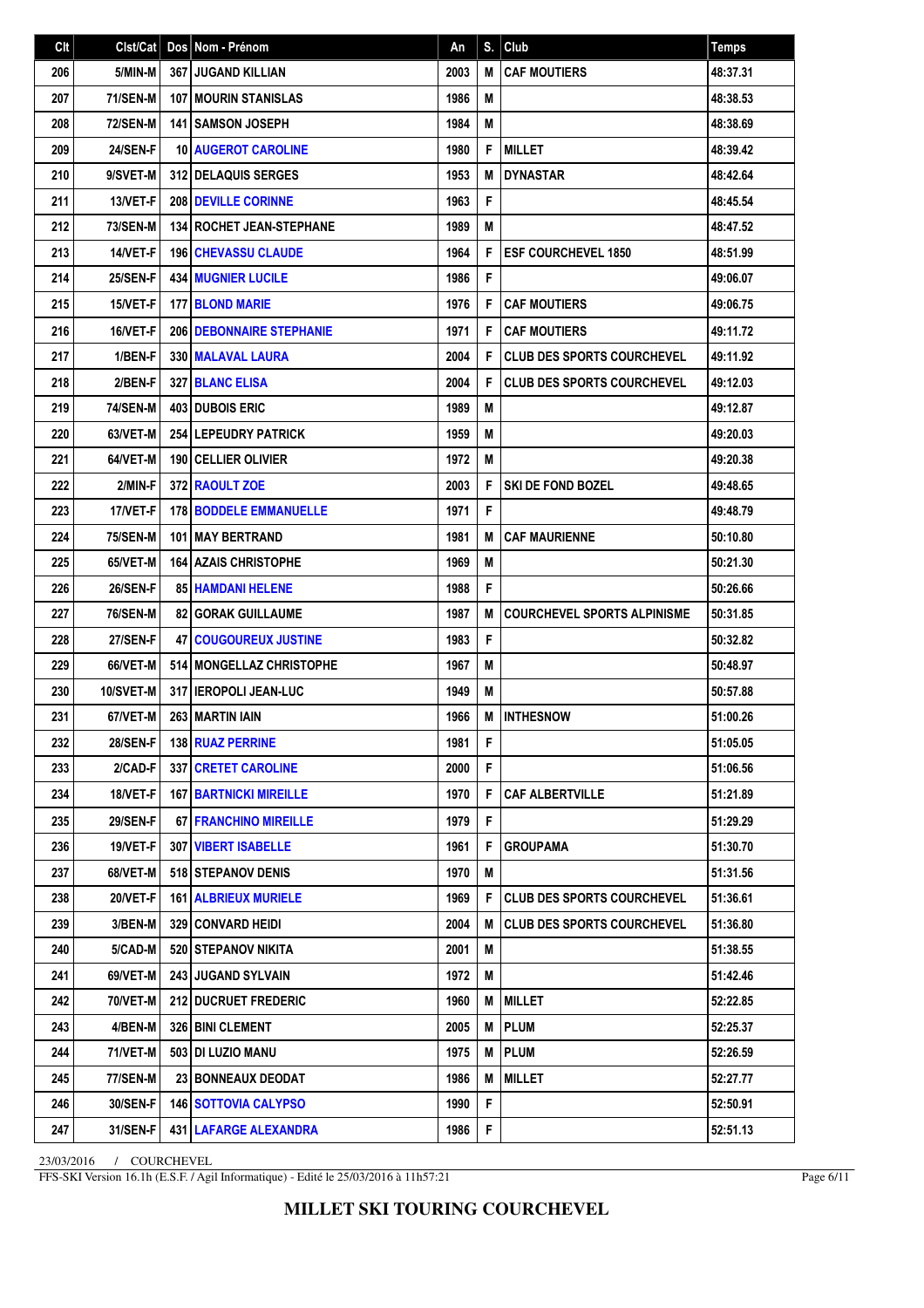| Clt |                 | Cist/Cat   Dos   Nom - Prénom    | An   | S. | Club                                | <b>Temps</b> |
|-----|-----------------|----------------------------------|------|----|-------------------------------------|--------------|
| 248 | <b>78/SEN-M</b> | <b>46 COTTERLAZ FLORENT</b>      | 1986 | M  | <b>MILLET</b>                       | 53:20.75     |
| 249 | 32/SEN-F        | <b>33 CAMUS PAULINE</b>          | 1990 | F  | <b>IESF COURCHEVEL 1550</b>         | 53:34.79     |
| 250 | 33/SEN-F        | <b>432 LACOMBE RACHEL</b>        | 1984 | F  |                                     | 53:36.69     |
| 251 | 34/SEN-F        | <b>485 PANIER ANAIS</b>          | 1988 | F  |                                     | 53:38.03     |
| 252 | <b>35/SEN-F</b> | 9 ARDOUIN SOPHIE                 | 1977 | F  | I MOUTIERS HAUTE TARENTAISE         | 53:38.92     |
| 253 | <b>79/SEN-M</b> | 497 HAN CHRISTOPHER              | 1984 | M  |                                     | 53:42.15     |
| 254 | <b>80/SEN-M</b> | <b>40 CHERCHI MAXIME</b>         | 1990 | M  | <b>I CLUB DES SPORTS COURCHEVEL</b> | 53:43.57     |
| 255 | <b>36/SEN-F</b> | 113 PAULET JESSICA               | 1989 | F  |                                     | 53:51.47     |
| 256 | 81/SEN-M        | 66 FELISAZ GWEN                  | 1983 | M  | PLUM                                | 53:52.73     |
| 257 | 37/SEN-F        | 65 FAVRE GLADYS                  | 1980 | F  | <b>MILLET</b>                       | 53:53.04     |
| 258 | 6/CAD-M         | <b>349 ROCHEDY PIERRE</b>        | 1999 | M  | <b>CLUB DES SPORTS COURCHEVEL</b>   | 53:53.58     |
| 259 | 3/CAD-F         | 346   PIZZALUNGA LOUANNE         | 2000 | F  | <b>CLUB DES SPORTS COURCHEVEL</b>   | 53:54.04     |
| 260 | 7/CAD-M         | <b>348 ROCHEDY BENJAMIN</b>      | 2001 | M  | <b>ICLUB DES SPORTS COURCHEVEL</b>  | 53:54.06     |
| 261 | 4/CAD-F         | <b>343 LORON CARLA</b>           | 2000 | F  | <b>CLUB DES SPORTS COURCHEVEL</b>   | 53:54.26     |
| 262 | 82/SEN-M        | <b>417   REGARD ANTOINE</b>      | 1984 | M  | <b>PRALOGNAN</b>                    | 54:21.00     |
| 263 | 83/SEN-M        | <b>494 CHAN JOSHUA</b>           | 1983 | M  |                                     | 54:26.65     |
| 264 | 21/VET-F        | <b>496   VOHANSSON ANN</b>       | 1974 | F  |                                     | 54:47.78     |
| 265 | <b>72/VET-M</b> | <b>183 BUSTAMANTE MANUEL</b>     | 1964 | M  | <b>PISTE NOIRE</b>                  | 54:49.08     |
| 266 | 3/MIN-F         | <b>366 ELLOY LILOU</b>           | 2002 | F  | <b>CLUB DES SPORTS COURCHEVEL</b>   | 54:53.92     |
| 267 | <b>73/VET-M</b> | 502 HAMILTON MARK                | 1961 | M  |                                     | 55:04.24     |
| 268 | <b>38/SEN-F</b> | <b>15 BENOIT LALLEMAND LYDIE</b> | 1979 | F  |                                     | 55:06.82     |
| 269 | 39/SEN-F        | <b>135 ROUCAN SEVERINE</b>       | 1980 | F  |                                     | 55:07.22     |
| 270 | 74/VET-M        | <b>425   KEITH MARSHALL</b>      | 1966 | M  |                                     | 55:08.73     |
| 271 | 84/SEN-M        | 525 BENWELL TRISTAN              | 1985 | M  |                                     | 55:08.95     |
| 272 | <b>75/VET-M</b> | 170 BELL JIM                     | 1961 | M  |                                     | 55:08.99     |
| 273 | 8/CAD-M         | 335 COLLIARD DORIAN              | 1999 | M  | <b>MSM</b>                          | 55:10.44     |
| 274 | $9/CAD-M$       | 336 COLLIARD CEDRIC              | 2000 |    | M   MSM                             | 55:10.67     |
| 275 | 76/VET-M        | 218 FADEL ROBERT                 | 1970 | M  |                                     | 55:11.06     |
| 276 | 22/VET-F        | 217 FADEL HALA                   | 1974 | F  |                                     | 55:12.28     |
| 277 | 77/VET-M        | 302 TONNEAU DAVID                | 1975 | M  |                                     | 55:12.82     |
| 278 | 85/SEN-M        | <b>491 FRASCHINI DAVID</b>       | 1987 |    | <b>M LESF COURCHEVEL 1550</b>       | 55:18.80     |
| 279 | <b>86/SEN-M</b> | 492   LABLANCHE ALEXANDRE        | 1988 |    | M <b>IESF COURCHEVEL 1550</b>       | 55:21.26     |
| 280 | 87/SEN-M        | 490 BLERY JEAN-FRANCOIS          | 1989 | M  | <b>ESF COURCHEVEL 1550</b>          | 55:22.02     |
| 281 | 23/VET-F        | <b>459 VITTON SILVIA</b>         | 1964 | F  |                                     | 55:25.66     |
| 282 | 24/VET-F        | <b>237 GUERIN NATHALIE</b>       | 1970 | F  |                                     | 56:32.04     |
| 283 | 25/VET-F        | <b>211   DOSSETO VIRGINIE</b>    | 1970 | F  |                                     | 56:34.04     |
| 284 | 40/SEN-F        | <b>41 CHEVASSU CAMILLE</b>       | 1989 | F  |                                     | 56:34.33     |
| 285 | 41/SEN-F        | <b>76 GILOT DELPHINE</b>         | 1992 | F  | <b>MILLET</b>                       | 56:39.09     |
| 286 | 42/SEN-F        | <b>420   POMAGALSKI JULIE</b>    | 1980 | F  |                                     | 56:46.00     |
| 287 | 43/SEN-F        | 57 DOHIN MARIE                   | 1984 | F  | <b>MSM</b>                          | 56:46.04     |
| 288 | <b>88/SEN-M</b> | <b>81   GOMANE ALEXIS</b>        | 1981 | M  | <b>MSM</b>                          | 56:47.07     |
| 289 | 26/VET-F        | <b>188   CARDI PATRICIA</b>      | 1962 | F  |                                     | 56:47.90     |

FFS-SKI Version 16.1h (E.S.F. / Agil Informatique) - Edité le 25/03/2016 à 11h57:21

Page 7/11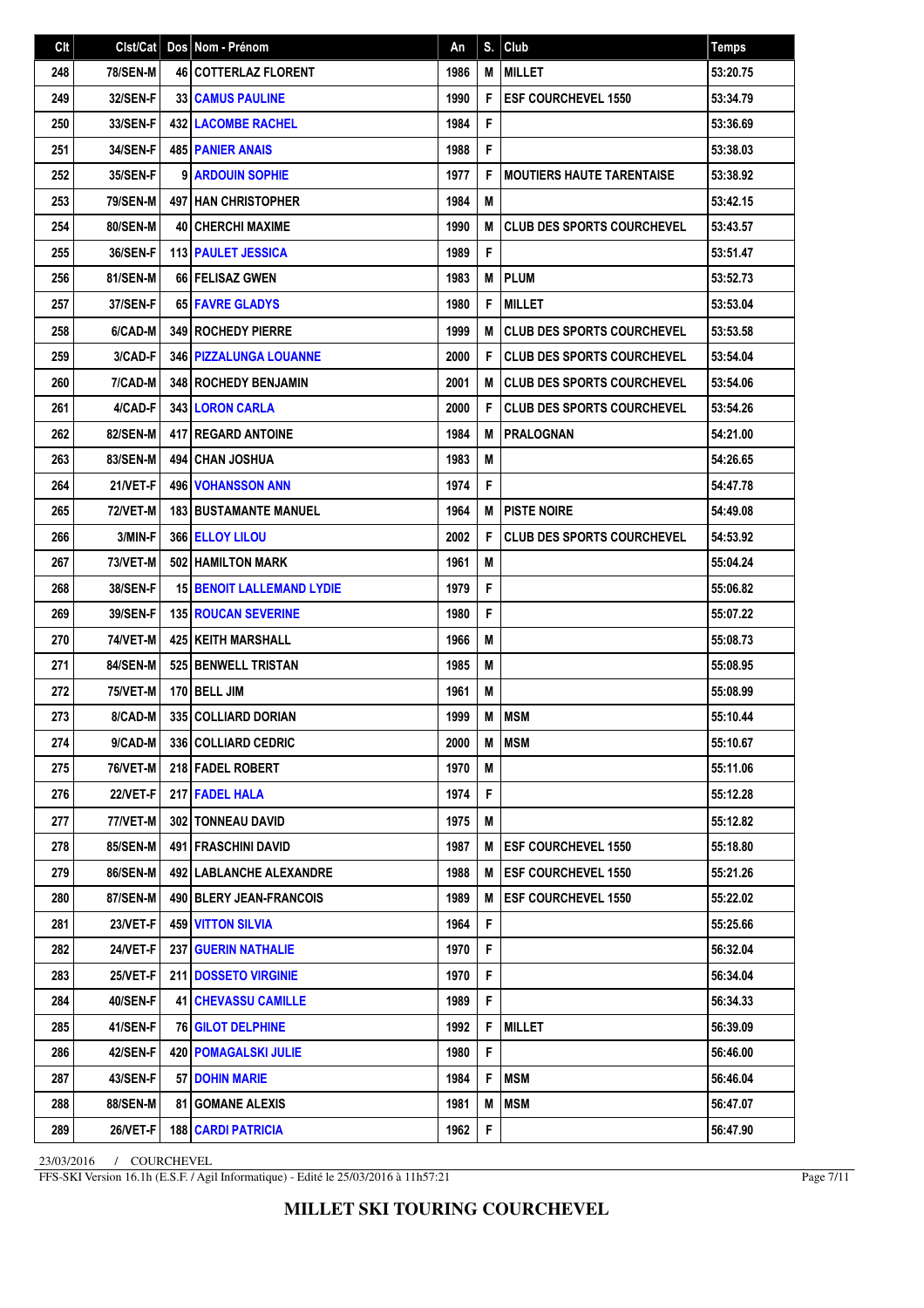| Clt | Clst/Cat        | Dos Nom - Prénom                     | An   | S. | Club                               | <b>Temps</b> |
|-----|-----------------|--------------------------------------|------|----|------------------------------------|--------------|
| 290 | 11/SVET-M       | 325 VULLIEZ ALAIN                    | 1950 | M  | <b>ESF COURCHEVEL 1850</b>         | 56:47.96     |
| 291 | 44/SEN-F        | 96 MALAVAL BAZIN SOPHIE              | 1982 | F  |                                    | 56:50.67     |
| 292 | 89/SEN-M        | 16 BERCHET REMI                      | 1985 | M  | <b>HTMS</b>                        | 56:50.75     |
| 293 | 27/VET-F        | <b>198 COSTES LAURETTE</b>           | 1972 | F  |                                    | 56:50.86     |
| 294 | 45/SEN-F        | <b>44 CORNU FANNY</b>                | 1987 | F  |                                    | 56:50.90     |
| 295 | 28/VET-F        | <b>251 LECERF NATHALIE</b>           | 1972 | F  | <b>MSM</b>                         | 56:56.73     |
| 296 | 6/MIN-M         | <b>368 LECERF ANAKIN</b>             | 2003 | M  | <b>SKI CLUB MERIBEL</b>            | 56:56.85     |
| 297 | <b>29/VET-F</b> | <b>169 BAU GERALDINE</b>             | 1970 | F  | <b>MSM</b>                         | 56:57.76     |
| 298 | <b>78/VET-M</b> | <b>252 LEFORT NICOLAS</b>            | 1971 | M  | <b>MSM</b>                         | 56:58.11     |
| 299 | <b>79/VET-M</b> | <b>182 BOUVARD HERVE</b>             | 1969 | M  | <b>DYNASTAR</b>                    | 57:03.22     |
| 300 | 80/VET-M        | <b>160   AILLOUD JEAN-CHRISTOPHE</b> | 1964 | M  | <b>EIFFAGE</b>                     | 57:06.57     |
| 301 | 46/SEN-F        | <b>407 BETTINGER ADELINE</b>         | 1992 | F  | <b>MILLET</b>                      | 57:27.81     |
| 302 | 81/VET-M        | <b>456 SULLICE JEAN-MARC</b>         | 1964 | M  |                                    | 57:28.12     |
| 303 | 30/VET-F        | <b>267 MOREAU ELEONORE</b>           | 1967 | F  | <b>R'COURCHEVEL</b>                | 57:30.47     |
| 304 | 31/VET-F        | <b>467   VULLIEZ HELENE</b>          | 1961 | F  | <b>CAF ANNEMASSE</b>               | 57:35.83     |
| 305 | 82/VET-M        | 200 DASSONVILLE LAURENT              | 1969 | M  |                                    | 57:39.35     |
| 306 | 83/VET-M        | 233 GIRARD GREGORY                   | 1975 | M  | <b>COURCHEVEL SPORTS ALPINISME</b> | 57:39.99     |
| 307 | 32/VET-F        | 464 DE NALE AUDE                     | 1971 | F  |                                    | 57:42.20     |
| 308 | 33/VET-F        | <b>203 DAVID CELINE</b>              | 1975 | F  |                                    | 57:42.99     |
| 309 | 84/VET-M        | <b>466   RICHARD JEAN-CHRISTOPHE</b> | 1961 | M  | <b>CAF ANNEMASSE</b>               | 57:51.98     |
| 310 | 47/SEN-F        | <b>402 PENNARUN YGERNE</b>           | 1987 | F  |                                    | 57:56.74     |
| 311 | 48/SEN-F        | <b>435 LEBARCQ SOPHIE</b>            | 1979 | F  |                                    | 57:58.74     |
| 312 | 34/VET-F        | <b>215 EXCOFFIER CELINE</b>          | 1974 | F  | <b>COURCHEVEL SPORTS ALPINISME</b> | 57:59.49     |
| 313 | 85/VET-M        | <b>173 BENOIT MICHAEL</b>            | 1975 | M  | <b>ESF COURCHEVEL 1850</b>         | 57:59.59     |
| 314 | 49/SEN-F        | <b>8 APPOLONIA JENNY</b>             | 1978 | F  | <b>COURCHEVEL SPORTS ALPINISME</b> | 58:00.09     |
| 315 | 3/ESP-F         | 385 ROMANET LISA                     | 1995 | F  | <b>CAF CHAMBERY</b>                | 58:13.67     |
| 316 | 2/JUN-F         | 394 JOLY CHLOE                       | 1998 | F  | <b>CAF ALBERTVILLE</b>             | 58:13.73     |
| 317 | 6/JUN-M         | <b>393 ROMANET VICTOR</b>            | 1998 | М  | CAF ALBERTVILLE                    | 58:15.55     |
| 318 | 90/SEN-M        | 399 GIRARDOT CLEMENT                 | 1984 | M  |                                    | 58:16.98     |
| 319 | 50/SEN-F        | <b>143   SCHNEIDER COLINE</b>        | 1990 | F  |                                    | 58:34.52     |
| 320 | 91/SEN-M        | <b>128 GUSEINOV ROMAN</b>            | 1985 | M  |                                    | 58:50.42     |
| 321 | 86/VET-M        | 275 PERROTO THIERRY                  | 1973 | Μ  | <b>PLUM</b>                        | 59:07.29     |
| 322 | 92/SEN-M        | <b>483   GIRERD ERWAN</b>            | 1985 | M  | CAF VANOISE                        | 59:08.16     |
| 323 | 35/VET-F        | <b>176 BLANC VALERIE</b>             | 1973 | F  | <b>PLUM</b>                        | 59:08.66     |
| 324 | 1/*-M           | 332 PERROTO ANTHONY                  | 2011 | M  | <b>PLUM</b>                        | 59:08.92     |
| 325 | 87/VET-M        | 261   MANIGLIER JEAN-CLAUDE          | 1975 | M  |                                    | 59:09.83     |
| 326 | 93/SEN-M        | 112 OUVRIER-NEYRET GUILAIN           | 1985 | M  |                                    | 59:10.10     |
| 327 | <b>94/SEN-M</b> | 50   CUSIN-MERMET NICOLAS            | 1987 | M  |                                    | 59:10.12     |
| 328 | 12/SVET-M       | 437   PERINO JEAN-LOUIS              | 1951 | M  |                                    | 59:10.29     |
| 329 | 95/SEN-M        | <b>19 BERTHOLON BENJAMIN</b>         | 1981 | M  |                                    | 59:12.07     |
| 330 | 88/VET-M        | 187   CARCEY-COLLET JEAN-LUC         | 1962 | Μ  |                                    | 59:12.46     |
| 331 | 96/SEN-M        | <b>156 VIONNET FUASSET ALEXANDRE</b> | 1986 | M  | <b>CMSAB</b>                       | 59:13.37     |

FFS-SKI Version 16.1h (E.S.F. / Agil Informatique) - Edité le 25/03/2016 à 11h57:21

Page 8/11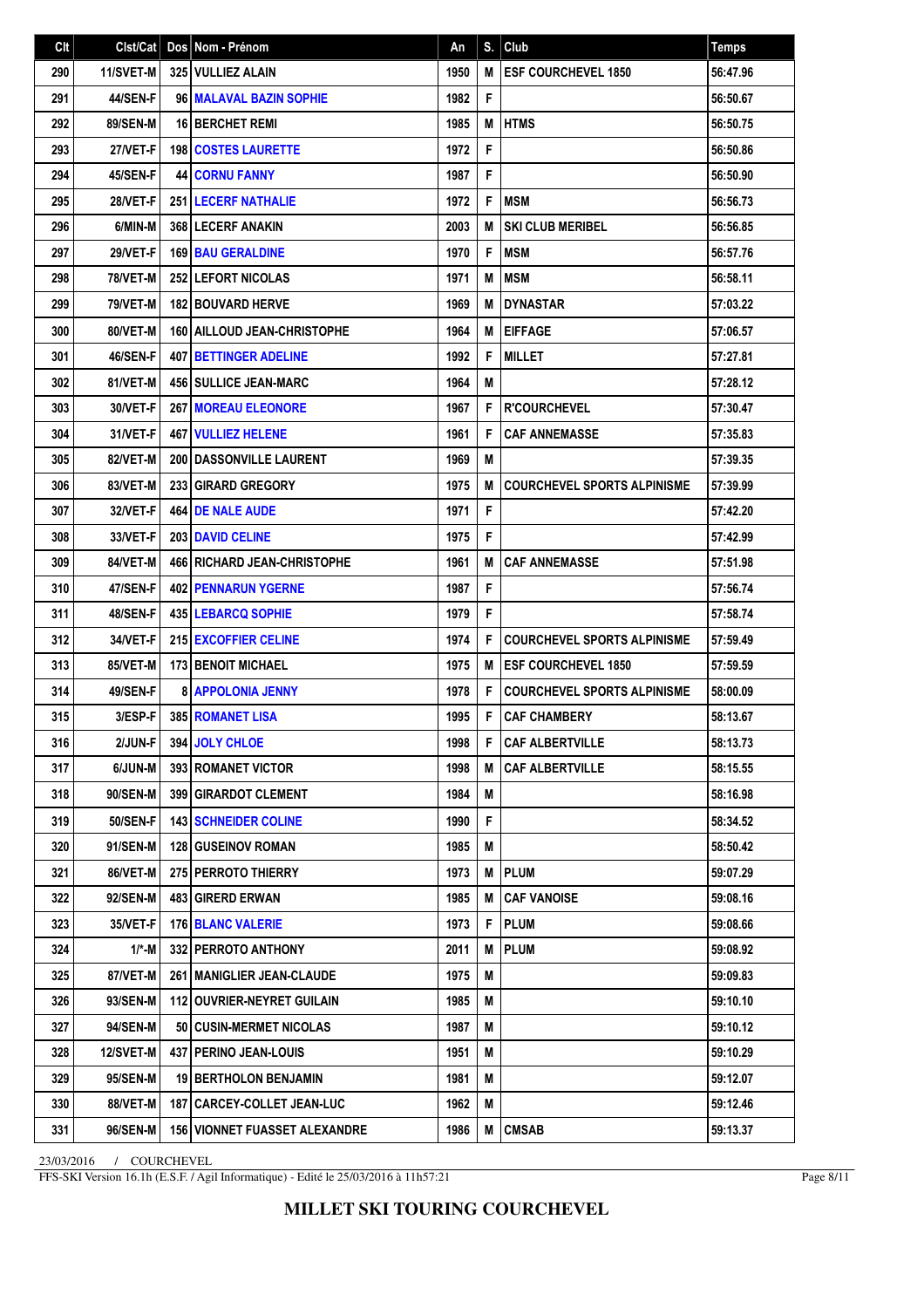| Cl <sub>t</sub> |                 | Cist/Cat   Dos   Nom - Prénom       | An   |   | $S.$ Club                          | <b>Temps</b> |
|-----------------|-----------------|-------------------------------------|------|---|------------------------------------|--------------|
| 332             | 97/SEN-M        | <b>55 I DEMAISON LIONEL</b>         | 1983 | M |                                    | 59:14.78     |
| 333             | 10/CAD-M        | 334 CARCEY-COLLET HUGO              | 1999 | M |                                    | 59:15.87     |
| 334             | 5/CAD-F         | 377 BERRARD BERENICE                | 1999 | F |                                    | 59:16.99     |
| 335             | 89/VET-M        | 174 BERRARD JEAN-CHRISTOPHE         | 1965 | M | <b>COURCHEVEL SPORTS ALPINISME</b> | 59:18.00     |
| 336             | 36/VET-F        | <b>221   FAURE-GIGNOUX VIRGINIE</b> | 1975 | F |                                    | 59:18.93     |
| 337             | 37/VET-F        | <b>296 SETIEY LAURENCE</b>          | 1968 | F |                                    | 59:19.12     |
| 338             | 38/VET-F        | <b>180 BOUBALS FRANCOISE</b>        | 1968 | F |                                    | 59:19.72     |
| 339             | 39/VET-F        | <b>240 HENNE MURIELLE</b>           | 1970 | F |                                    | 59:20.19     |
| 340             | 98/SEN-M        | <b>79 GIRARDO FRANCOIS-XAVIER</b>   | 1978 | M | <b>HTMS</b>                        | 59:22.30     |
| 341             | <b>51/SEN-F</b> | <b>401 CARRON EDWIGE</b>            | 1985 | F |                                    | 59:24.25     |
| 342             | 52/SEN-F        | <b>129 REBUFFEL JULIE</b>           | 1988 | F | <b>MILLET</b>                      | 59:26.27     |
| 343             | <b>53/SEN-F</b> | 166 DUFFIN MELANIE                  | 1985 | F |                                    | 59:27.99     |
| 344             | <b>54/SEN-F</b> | 102 MAZEL LAURE                     | 1984 | F |                                    | 59:33.34     |
| 345             | 40/VET-F        | <b>199 CROFT GEORGIANA</b>          | 1964 | F |                                    | 59:40.33     |
| 346             | <b>55/SEN-F</b> | <b>524 BENWELL ELISABETH</b>        | 1986 | F |                                    | 59:40.42     |
| 347             | <b>56/SEN-F</b> | <b>153 VERJUS FLORINE</b>           | 1989 | F |                                    | 59:52.45     |
| 348             | 4/ESP-F         | 516 BARTOLI PAULINE                 | 1994 | F |                                    | 59:55.16     |
| 349             | 99/SEN-M        | 26 BOUCHER CORENTIN                 | 1986 | M | <b>HTMS</b>                        | 59:57.23     |
| 350             | 5/ESP-F         | <b>354   MEHEUT ELISE</b>           | 1993 | F |                                    | 59:57.83     |
| 351             | <b>57/SEN-F</b> | 54 DELSUPEHE FRANCE                 | 1987 | F | <b>HTMS</b>                        | 59:58.59     |
| 352             | <b>58/SEN-F</b> | <b>43   COLLIN FLORENCE</b>         | 1988 | F |                                    | 59:59.19     |
| 353             | 59/SEN-F        | 409 GALAND AMELIE                   | 1978 | F |                                    | 59:59.34     |
| 354             | 90/VET-M        | <b>257 I MACKAY CHARLES</b>         | 1961 | M |                                    | 1h00:22.64   |
| 355             | 41/VET-F        | <b>168 BATCHELOR MELANIE</b>        | 1970 | F | <b>COURCHEVEL SPORTS ALPINISME</b> | 1h00:23.18   |
| 356             | 60/SEN-F        | <b>472 MICOLON LOUISE</b>           | 1991 | F | <b>CHAMONIX</b>                    | 1h00:24.61   |
| 357             | 91/VET-M        | <b>195 CHEDAL ANGLAY JOSEPH</b>     | 1959 | M |                                    | 1h00:26.98   |
| 358             | 42/VET-F        | <b>262 MARISSAEL NATHALIE</b>       | 1971 | F |                                    | 1h00:27.13   |
| 359             | 92/VET-M        | 305 USANNAZ JEAN-NOEL               | 1970 | M | <b>ESF COURCHEVEL 1550</b>         | 1h00:35.05   |
| 360             | 61/SEN-F        | <b>25 BORLET EMILIE</b>             | 1981 | F | <b>CAF MOUTIERS</b>                | 1h00:38.81   |
| 361             | 100/SEN-M       | 95 MAGNANT EMERIC                   | 1978 | M | <b>CAF MOUTIERS</b>                | 1h00:40.71   |
| 362             | 62/SEN-F        | <b>34 CASTAING SARAH</b>            | 1977 | F |                                    | 1h00:57.19   |
| 363             | 63/SEN-F        | <b>38 CHARPENET MARION</b>          | 1979 | F | <b>MILLET</b>                      | 1h01:09.17   |
| 364             | 64/SEN-F        | <b>89   LACHAUD NOEMIE</b>          | 1987 | F | <b>MILLET</b>                      | 1h01:12.44   |
| 365             | 43/VET-F        | <b>501   HAMILTON SUZANNE</b>       | 1960 | F |                                    | 1h01:40.60   |
| 366             | 93/VET-M        | <b>468 CHAMBON YVES</b>             | 1961 | M | <b>CAF ANNEMASSE</b>               | 1h01:46.91   |
| 367             | 101/SEN-M       | <b>18 BERTHAUD STEPHANE</b>         | 1984 | Μ |                                    | 1h01:53.07   |
| 368             | 65/SEN-F        | 136 ROY ESTELLE                     | 1983 | F |                                    | 1h01:53.34   |
| 369             | 44/VET-F        | <b>300   SUBLET SANDRINE</b>        | 1974 | F |                                    | 1h01:57.68   |
| 370             | 94/VET-M        | 283 RAISIN DIDIER                   | 1967 | M |                                    | 1h02:51.38   |
| 371             | 11/CAD-M        | <b>347 RAISIN ALBAN</b>             | 2000 | M |                                    | 1h02:51.42   |
| 372             | 45/VET-F        | <b>284 RAISIN STEPHANIE</b>         | 1971 | F |                                    | 1h02:52.21   |
| 373             | 66/SEN-F        | 114 PECHON VIRGINIE                 | 1984 | F | <b>MILLET</b>                      | 1h02:54.38   |

FFS-SKI Version 16.1h (E.S.F. / Agil Informatique) - Edité le 25/03/2016 à 11h57:21

Page 9/11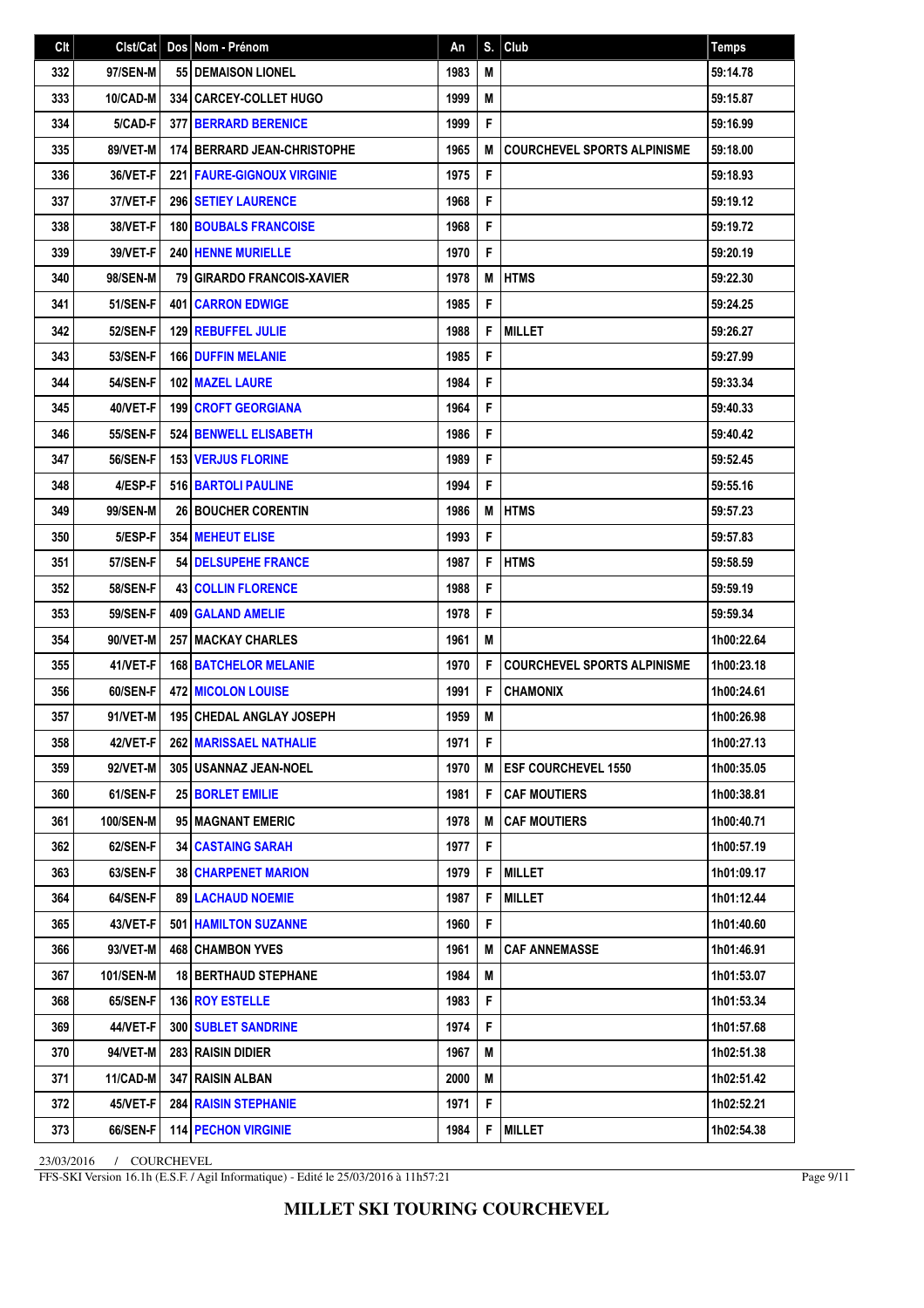| Clt |                  | Cist/Cat   Dos   Nom - Prénom        | An   | S. | Club                               | <b>Temps</b> |
|-----|------------------|--------------------------------------|------|----|------------------------------------|--------------|
| 374 | 67/SEN-F         | <b>59 DRAKE MONIKA</b>               | 1989 | F  | <b>MILLET</b>                      | 1h03:16.52   |
| 375 | 68/SEN-F         | <b>70 GALLAY AURELIE</b>             | 1982 | F  | <b>MILLET</b>                      | 1h03:16.73   |
| 376 | 69/SEN-F         | <b>109 MUTILLOD MYRTILLE</b>         | 1990 | F  | <b>MILLET</b>                      | 1h03:18.47   |
| 377 | <b>70/SEN-F</b>  | <b>7 ALLERME MARION</b>              | 1992 | F  |                                    | 1h03:34.20   |
| 378 | 11/ESP-M         | 350 ALLERME CHARLY                   | 1994 | M  | <b>CLUB DES SPORTS VALMOREL</b>    | 1h03:51.24   |
| 379 | 95/VET-M         | <b>204 DAVID GREGORY</b>             | 1971 | M  | <b>MSM</b>                         | 1h03:59.43   |
| 380 | 96/VET-M         | 234 GODIN JEAN-CHRISTOPHE            | 1968 | M  |                                    | 1h04:20.59   |
| 381 | 97/VET-M         | 295   SEFERIAN JEAN-PIERRE           | 1966 | M  |                                    | 1h04:21.31   |
| 382 | 98/VET-M         | 508 ALESSANDRIA ANDRE                | 1964 | M  |                                    | 1h04:27.37   |
| 383 | 99/VET-M         | <b>278 POIRIER GILLES</b>            | 1973 | M  |                                    | 1h04:28.51   |
| 384 | 100/VET-M        | <b>308 VILLETTES FRANCK</b>          | 1971 | M  |                                    | 1h04:31.32   |
| 385 | 13/SVET-M        | 316 HOUILLON YVES                    | 1955 | M  |                                    | 1h04:45.25   |
| 386 | 46/VET-F         | <b>242 HOUILLON VERONIQUE</b>        | 1960 | F  |                                    | 1h04:45.77   |
| 387 | 71/SEN-F         | <b>108 MULATIER VIOLETTE</b>         | 1981 | F  |                                    | 1h04:49.25   |
| 388 | 102/SEN-M        | <b>104 MILLS XAVIER</b>              | 1980 | M  | <b>COURCHEVEL SPORTS ALPINISME</b> | 1h04:53.26   |
| 389 | <b>72/SEN-F</b>  | <b>121   POENSIN BENEDICTE</b>       | 1989 | F  |                                    | 1h05:13.15   |
| 390 | 47/VET-F         | <b>453 RIBOUD AURELIE</b>            | 1967 | F  |                                    | 1h05:13.36   |
| 391 | 7/MIN-M          | 507 LEBLANC RUDI                     | 2003 | M  |                                    | 1h05:45.90   |
| 392 | 101/VET-M        | 506 LEBLANC BRUNO                    | 1969 | M  |                                    | 1h05:46.07   |
| 393 | 6/CAD-F          | <b>3331 CARCEY-COLLET LISA</b>       | 2001 | F  |                                    | 1h06:05.59   |
| 394 | 102/VET-M        | <b>265 MATER NICOLAS</b>             | 1974 | M  | <b>ESF COURCHEVEL 1550</b>         | 1h07:02.83   |
| 395 | 8/MIN-M          | 370 MATER HUGO                       | 2002 | M  | <b>COURCHEVEL SPORTS ALPINISME</b> | 1h07:02.89   |
| 396 | 5/BEN-M          | <b>331 MATER LUKA</b>                | 2005 | M  | <b>COURCHEVEL SPORTS ALPINISME</b> | 1h07:03.51   |
| 397 | <b>73/SEN-F</b>  | <b>100 MATER NOELLE</b>              | 1977 | F  | <b>ESF COURCHEVEL 1550</b>         | 1h07:03.53   |
| 398 | 6/BEN-M          | 475 LECERF ANAEL                     | 2004 | M  | <b>CLUB FOND MERIBEL</b>           | 1h07:35.77   |
| 399 | 12/CAD-M         | <b>342 LECERF KORBEN</b>             | 2000 | M  | <b>SKI CLUB MERIBEL</b>            | 1h07:35.91   |
| 400 | 103/VET-M        | 476 LECERF NICOLAS                   | 1973 | Μ  | <b>MSM</b>                         | 1h07:36.10   |
| 401 | 104/VET-M        | <b>250 LECERF LAURENT</b>            | 1971 | M  | <b>MSM</b>                         | 1h07:36.12   |
| 402 | <b>74/SEN-F</b>  | <b>13 BASTIEN JOHANNE</b>            | 1983 | F  | <b>INFONEWS</b>                    | 1h07:41.39   |
| 403 | 75/SEN-F         | 93 LECLAIRE CELINE                   | 1979 | F  | <b>INFONEWS</b>                    | 1h07:41.64   |
| 404 | 105/VET-M        | <b>185 CAMOIN FRANCOIS</b>           | 1964 | M  | <b>BEAUFORTAIN TRAIL</b>           | 1h07:55.08   |
| 405 | <b>76/SEN-F</b>  | <b>39 CHAVENT ANNE LAURE</b>         | 1986 | F  | <b>MILLET</b>                      | 1h08:11.09   |
| 406 | 48/VET-F         | <b>445 BOUVARD SYLVIE</b>            | 1973 | F  | <b>MILLET</b>                      | 1h08:16.34   |
| 407 | 49/VET-F         | <b>186   CARCEY-COLLET DOMINIQUE</b> | 1968 | F  |                                    | 1h08:19.94   |
| 408 | 103/SEN-M        | 430 CRENSHAW JIMMY                   | 1986 | M  |                                    | 1h08:30.71   |
| 409 | 13/CAD-M         | <b>521 INALGUGIN ANDREY</b>          | 1999 | M  |                                    | 1h08:41.36   |
| 410 | 77/SEN-F         | <b>105   MOREAU CLEMENTINE</b>       | 1990 | F  | <b>FROMAGE BEAUFORT</b>            | 1h08:50.13   |
| 411 | 106/VET-M        | <b>225 FLAMMIER VINCENT</b>          | 1971 | M  | <b>FROMAGE BEAUFORT</b>            | 1h08:51.64   |
| 412 | 3/JUN-F          | <b>357 CAMOIN CECILE</b>             | 1996 | F  | <b>FROMAGE BEAUFORT</b>            | 1h09:06.19   |
| 413 | <b>78/SEN-F</b>  | <b>56 DEQUIER SEGOLENE</b>           | 1989 | F  |                                    | 1h09:26.62   |
| 414 | 79/SEN-F         | <b>433 LAWRIE SUSIE</b>              | 1991 | F  |                                    | 1h09:26.69   |
| 415 | <b>104/SEN-M</b> | <b>73 GARI CHRISTOPHE</b>            | 1987 | M  |                                    | 1h09:42.52   |

FFS-SKI Version 16.1h (E.S.F. / Agil Informatique) - Edité le 25/03/2016 à 11h57:21

Page 10/11